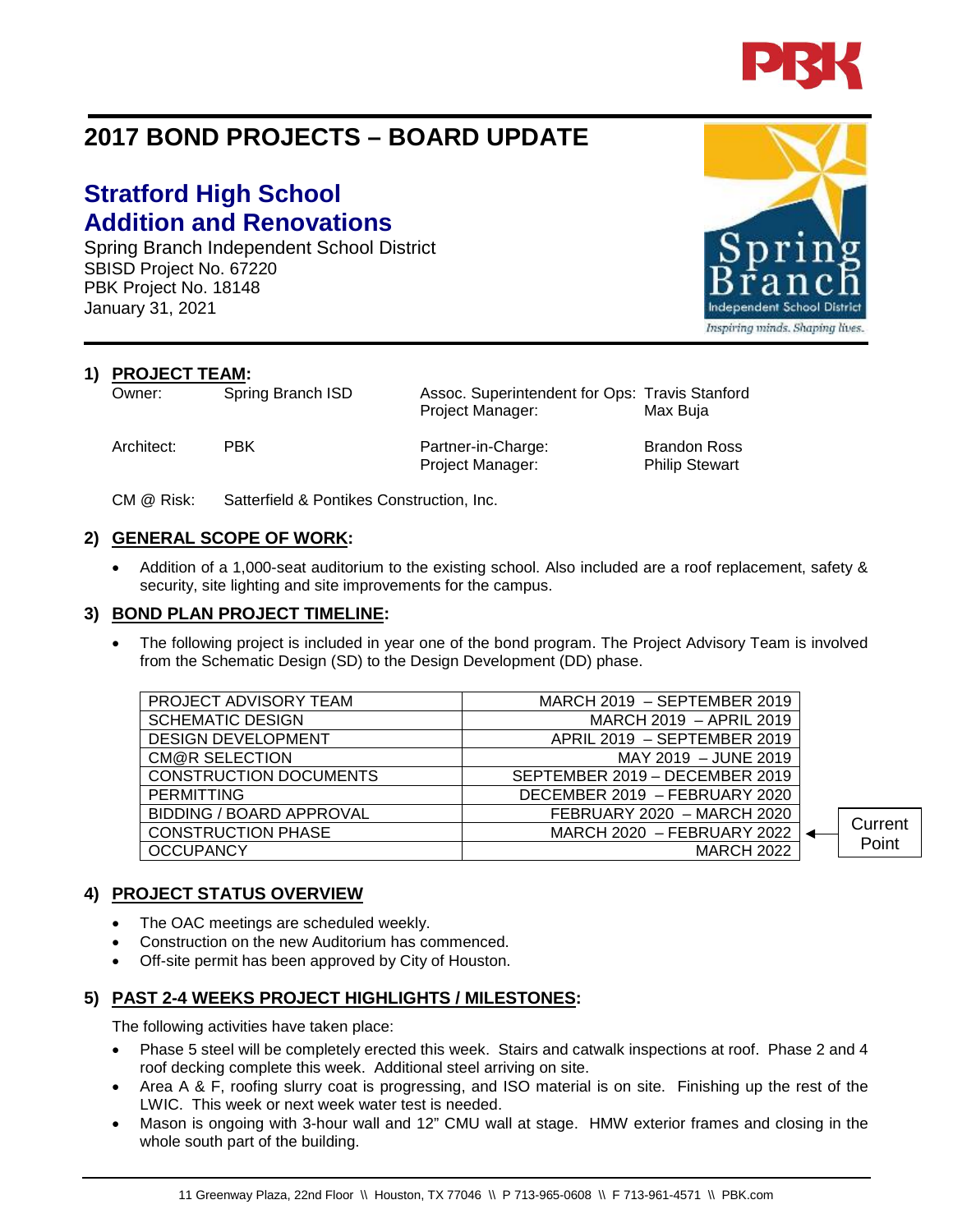

• Concrete mow strip to be completed soon at N. pond and ready for flexterra and hydro seed.

# **6) NEXT 2-4 WEEKS PROJECT HIGHLIGHTS / MILESTONES:**

- Crane will demobilize soon and leave the premises.
- Multi-zone RTUs onsite parking lot and will take place of the steel once completed.
- Mason crew will grow in size for the exterior CMU/brick scope.
- Diving into underground work for fire suppression scope leading up to the fire riser room.

# **7) PHOTOGRAPHS:**



Auditorium Front Entry



Collaboration Area